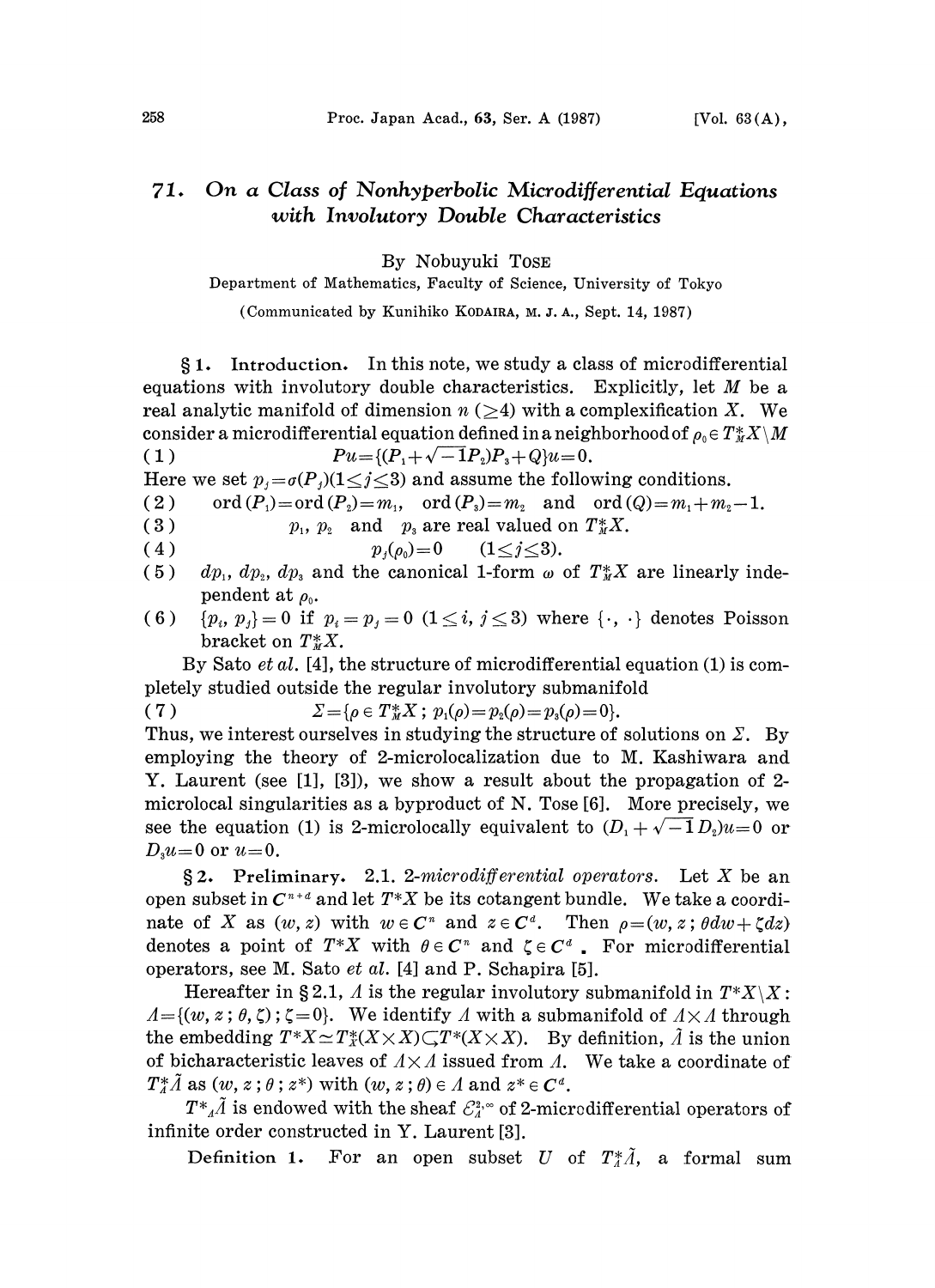$\sum_{(i,j)\in \mathbb{Z}^2}P_{ij}(w, z, \theta, z^*)$  belongs to  $\mathcal{E}_A^{2,\infty}(U)$  if and only if the following conditions (8) and (9) are satisfied.

- (8)  $P_{ij}$  is holomorphic on U and homogeneous of order j with respect to  $(\theta, z^*)$  and of order *i* with respect to  $z^*$ .
- (9) For any compact subset K of U, there exists a positive number  $C_{\kappa}$ and for any positive  $\varepsilon$  and a compact subset K, we can take a positive  $C_{\varepsilon,K}$  such that

sup IP,+l<C:(-)!/i! [C'-( k) (- i) (4 k 0) (>\_o, k<o) (<o, k>\_0) (4 k <0).

Y. Laurent [3] constructed the sheaf  $\mathcal{C}_4^2$  of 2-microdifferential operators of finite order, which is a subsheaf of  $\mathcal{E}_{A}^{2,\infty}$ . For a section P of  $\mathcal{E}_{A}^{2}$ ,  $\sigma_{A}(P)$ denotes the principal symbol of  $P$  along  $\Lambda$ . Y. Laurent [3] also defined the sheaf of 2-microdifferential operators for general involutory submanifolds. See [3] for more details about 2-microdifferential operators.

2.2. 2-microfunctions. Let  $M$  be a real analytic manifold with a complexification X. Let  $\Sigma$  be a regular involutory submanifold in  $T^*X \setminus M$ with a complexification  $\Lambda$  in  $T^*X$ . Then,  $\tilde{\Sigma}$  denotes the union of all bicharacteristic leaves of A issued from  $\Sigma$ . On  $\tilde{\Sigma}$ , there exists the sheaf  $\mathcal{C}_{\tilde{x}}$ of microfunctions along  $\tilde{\Sigma}$ .  $\tilde{\Sigma}$  is foliated by the canonical foliation of A and for any section u of  $\mathcal{C}_{\tilde{x}}$ , u has the unique continuation property along the leaves.

 $T_{\tilde{z}}^*\tilde{\Sigma}$  is endowed with the sheaf  $\mathcal{C}_{\tilde{z}}^*$  of 2-microfunctions along  $\Sigma$ , which is constructed by M. Kashiwara about in 1973 in Nice. The sheaf  $C_{\mathfrak{D}}^2$  plays a powerful role to study properties of microfunctions defined on  $\Sigma$ . Precisely, we have exact sequences

(10)  $0 \longrightarrow C_{\tilde{z}}|_{z} \longrightarrow \mathcal{B}_{z}^{2} \longrightarrow \pi_{*}(C_{z}|_{T^{*}, \tilde{z} \setminus z}) \longrightarrow 0$ 

and

(11)  $0 \longrightarrow \mathcal{C}_M|_{\Sigma} \longrightarrow \mathcal{B}_{\Sigma}^2$ .

Here we set  $\mathcal{B}_z^2 = C^2 z | z$  and  $\pi : T_z^* \tilde{\Sigma} \setminus \Sigma \longrightarrow \Sigma$ .

Moreover, there exists the canonical spectral map

$$
(12) \t\t\t Sp_z^2: \pi^{-1}\mathcal{B}_z^2 \longrightarrow \mathcal{C}_z^2.
$$

For  $u \in \mathcal{C}_{M}|_{z}$ , we set  $SS_{\tilde{z}}^{2}(u)=\text{supp}(Sp_{\tilde{z}}^{2}(u))$ , which is called the 2-singular spectrum of u along  $\Sigma$ . For details about 2-microfunctions, see M. Kashiwara and Y. Laurent [1].

§3. Statement of the main result. We follow the notation prepared in §1 and give

Theorem 1. Let u be a microfunction solution to (1) defined in a neighborhood of  $\rho_0$  and let  $\Gamma$  be the bicharacteristic leaf of  $\Sigma$  passing through  $\rho_0$ . Then there exist a neighborhood  $\Omega$  of  $\rho_0$  in  $T^*_M X$  and a family of integral manifolds  $\{Y_t^{(1)}\}$  for the involutive system of vector fields  $(H_{p_1}, H_{p_2})$  on  $\Gamma \cap \Omega$ and a family of integral curves  $\{ \mathcal{T}_{t}^{(2)} \}$  of  $H_{p_3}$  on  $\Gamma \cap \Omega$  such that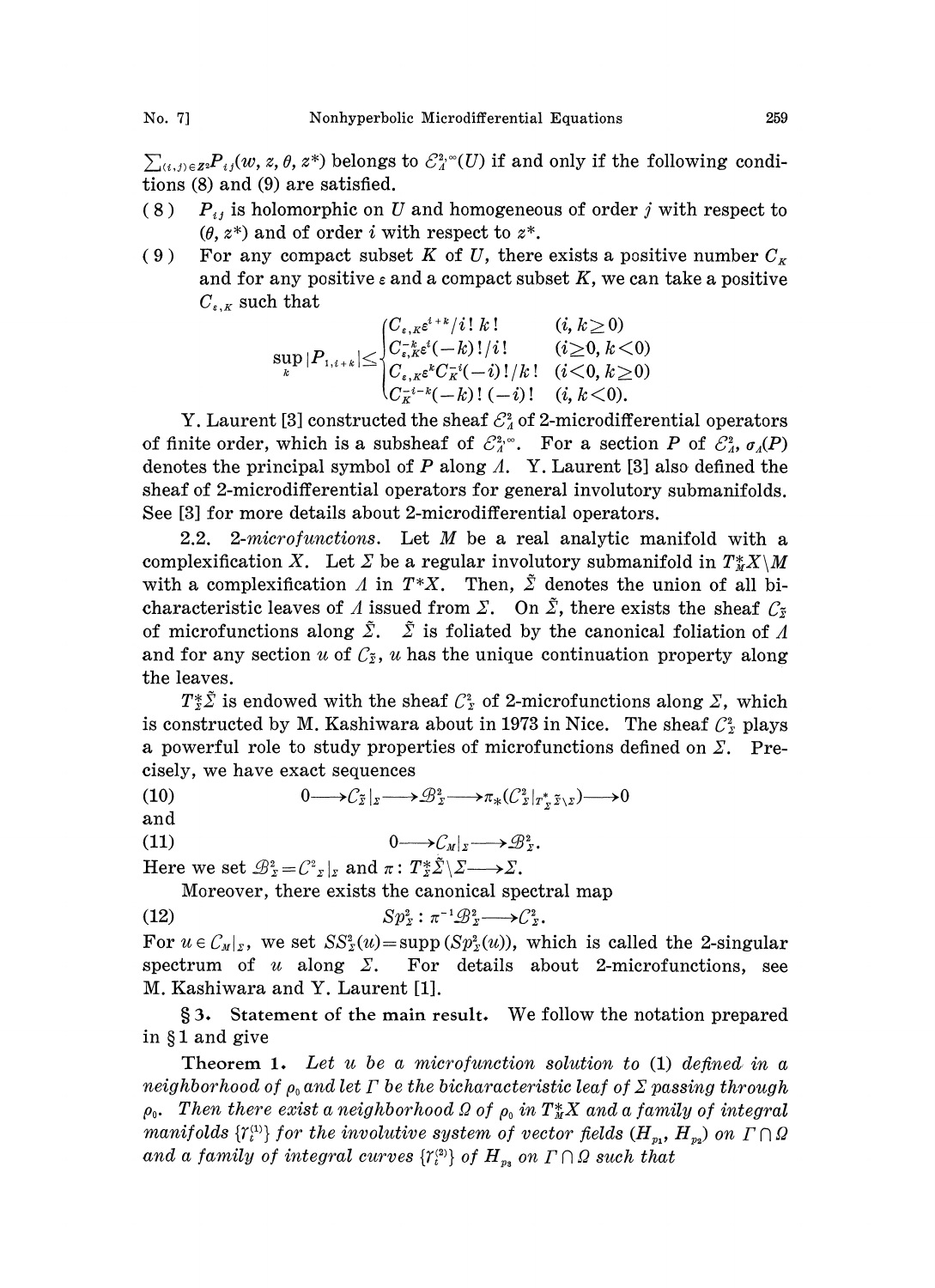$\text{supp}(u) \cap \Gamma \cap \Omega = \bigcup_i \Upsilon_i^{(1)} \cup \bigcup_i \Upsilon_i^{(2)} \cup \{\text{some of connected components of } (\Gamma \cap \Omega) \setminus (\bigcup_i \Upsilon_i^{(1)} \cup \bigcup_i \Upsilon_i^{(2)})\}.$ 

4. Proof of Theorem 1. By finding a suitable real quantized contact transformation, we can reduce the problem to studying the equation (13)  $\{(D_1 + \sqrt{-1}D_2)P_3 + (\text{lower order})\}u = 0$ defined in a neighborhood of  $\rho_0=(0, \sqrt{-1}dx_n) \in \sqrt{-1}T^*R^n$ , which satisfies the conditions analogous to those for (1). Moreover, we may assume (14)  $\Sigma = \{(x, \sqrt{-1}\xi \cdot dx) ; \xi_1 = \xi_2 = \xi_3 = 0\}.$ (14)  $\Sigma = \{(x, \sqrt{-1}\xi \cdot dx) ; \xi_1 = \xi_2 = \xi_3 = 0\}.$ <br>
Here we take a coordinate of  $\sqrt{-1} T^* R^n$  as  $(x, \sqrt{-1}\xi \cdot dx)$  with  $x, \xi \in R^n$ .<br>
We set  $x' = (x_1, x_2, x_3), \xi' = (\xi_1, \xi_2, \xi_3) \in R^3$  and  $x'' = (x_4, \dots, x_n), \xi'' = (\xi_4, \dots, \xi_n)$ <br>  $\in R^{n-3}$ Here we take a coordinate of  $\sqrt{-1} T^* R^n$  as  $(x, \sqrt{-1} \xi \cdot dx)$  with  $x, \xi \in R^n$ .  $\in R^{n-3}$  and take a coordinate of  $T^*_{z} \tilde{\Sigma}$  as  $(x; \sqrt{-1} \xi''; \sqrt{-1} x'^*)$  with  $x'^*=(x_1^*, x_2^*, x_3^*)$ . We put as a complexification of  $\Sigma$ (15)  $A = \{(z, \xi \cdot dz) \in T^*C^n; \zeta_1 = \zeta_2 = \zeta_3 = 0\}$ where we take a coordinate of  $T^*C^n$  as  $(z, \zeta \cdot dz)$  with  $z, \zeta \in C^n$ . We study the equation (13) 2-microlocally along  $\Sigma$  and then see easily that (16)  $\sigma_A(P_3)(\tau) \neq 0$ for  $\tau \in C_1 = \{(x; \sqrt{-1} \xi''; \sqrt{-1} x'^*) \in T^*_{\Sigma} \tilde{\Sigma} \setminus \Sigma; x^* = x^* \} = 0\}.$  Thus 2-microlocally in a neighborhood of  $\tau \in C_1$ , it suffices to study the 2-microdifferential equation  $\{(D_1+\sqrt{-1}D_2)+P_3^{-1}Q\}u=0$ . Here Q satisfies the condition (17)  $\{(j, i) \in \mathbb{Z}^2 \, ; \, (P_{\mathfrak{s}}^{-1}Q)_{ij} \not\equiv 0\} \subset \{j \leq 0, j-1 \leq i\}.$ Then, by Theorem 3.1 of N. Tose  $[6]$  (see also  $[8]$ ,  $[9]$  and  $[11]$ ), we can find an invertible section R of  $\mathcal{E}_A^{2,\infty}$  defined in a neighborhood of  $\tau \in C_1$  and satisfying (18)  $R\{(D_1 + \sqrt{-1}D_2) + Q\} = \{(D_1 + \sqrt{-1}D_2)\}R.$ By (18) and the unique continuation properties of 2-microfunctions with holomorphic parameters (see N. Tose [7]), we see that for any 2-micro-

function solution  $u$  to (16),

(19) supp  $(u) \cap C_1$  is a union of integral manifolds for  $(\partial/\partial x_1, \partial/\partial x_2)$ .

On the other hand, we can find a real quantized contact transformation which transforms the equation (1) into

(20)  $\{(P_1 + \sqrt{-1}P_2)D_3 + (\text{lower order})\}u = 0$ 

defined in a neighborhood of  $\rho_0= (0, \sqrt{-1}dx_n)$ . Here the equation (20) satisfies the conditions analogous to those for (1). Moreover, we may assume the condition (14). Then, in the same way as in studying (13) 2-microlocally, we have

(21)  $\sigma_A(P_1 + \sqrt{-1}P_2)(\tau) \neq 0$ 

for  $\tau \in C_2 = \{(x; \sqrt{-1}\xi''; \sqrt{-1}x'^*)\colon x_1^* = 0\}$ . Further, for any 2-microfunction solution  $u$  to the equation (20), we can show

(22) supp  $(u) \cap C_2$  is invariant under  $\partial/\partial x_3$ .

We get back to the original situation in  $\S 1$  and set  $\Lambda$  to be a complexification of  $\Sigma$  in T\*X. Since 2-microdifferential operators of finite order are invertible at 2-elliptic point, we have

(23) 
$$
SS_z^2(u) \setminus \Sigma \subset \widetilde{C}_1 \cup \widetilde{C}_2.
$$
  
Here  $\widetilde{C}_1 = \{\tau \in T_z^* \widetilde{\Sigma} \setminus \Sigma \; ; \; \sigma_A(P_3) = 0\}$  and  $\widetilde{C}_2 = \{\tau \in T_z^* \widetilde{\Sigma} \setminus \Sigma \; ; \; \sigma_A(P_1 + \sqrt{-1}P_2) = 0\}.$